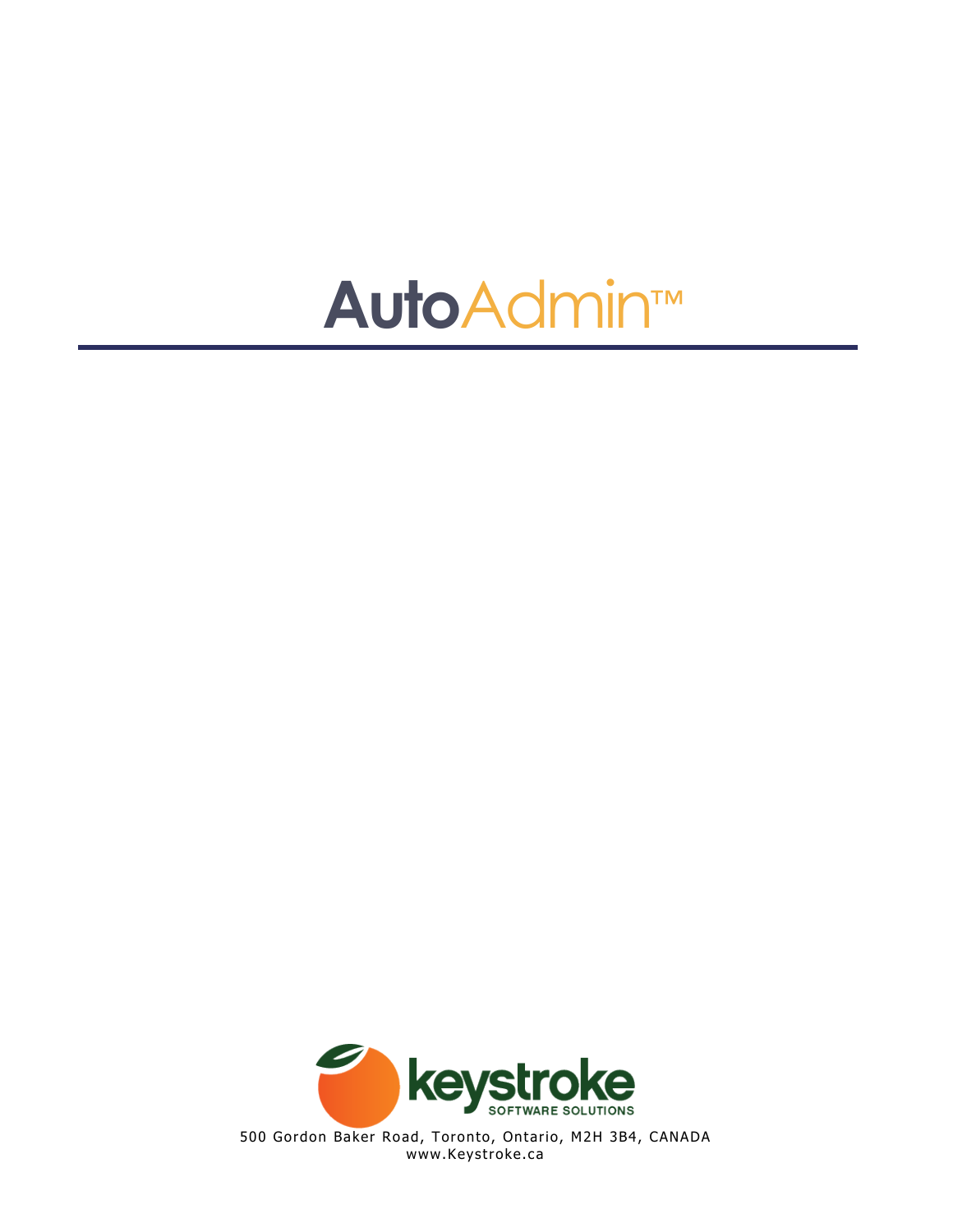#### **AutoAdmin™ for Act! by KEYSTROKE**

#### **User's Guide**

COPYRIGHT NOTICE © 2020 KEYSTROKE Computer Company. All Rights Reserved.

This document may not, in whole or in part, be copied, photocopied, reproduced, translated, or reduced to any electronic medium or machine-readable form without prior consent in writing from KEYSTROKE, 500 Gordon Baker Road, Toronto, Ontario, M2H 3B4, CANADA

ALL EXAMPLES WITH NAMES, COMPANY NAMES, OR COMPANIES THAT APPEAR IN THIS MANUAL ARE FICTIONAL AND DO NOT REFER TO, OR PORTRAY, IN NAME OR SUBSTANCE, ANY ACTUAL NAMES, COMPANIES, ENTITIES, OR INSTITUTIONS. ANY RESEMBLANCE TO ANY REAL PERSON, COMPANY, ENTITY, OR INSTITUTION IS PURELY COINCIDENTAL.

Every effort has been made to ensure the accuracy of this manual. However, KEYSTROKE Computer makes no warranties with respect to this documentation and disclaims any implied warranties of merchantability and fitness for a particular purpose. KEYSTROKE Computer shall not be liable for any errors or for incidental or consequential damages in connection with the furnishing, performance, or use of this manual or the examples herein. The information in this document is subject to change without notice.

#### **TRADEMARKS**

ACT!<sup>®</sup> is a registered trademark. All other brands are the property of their respective owners.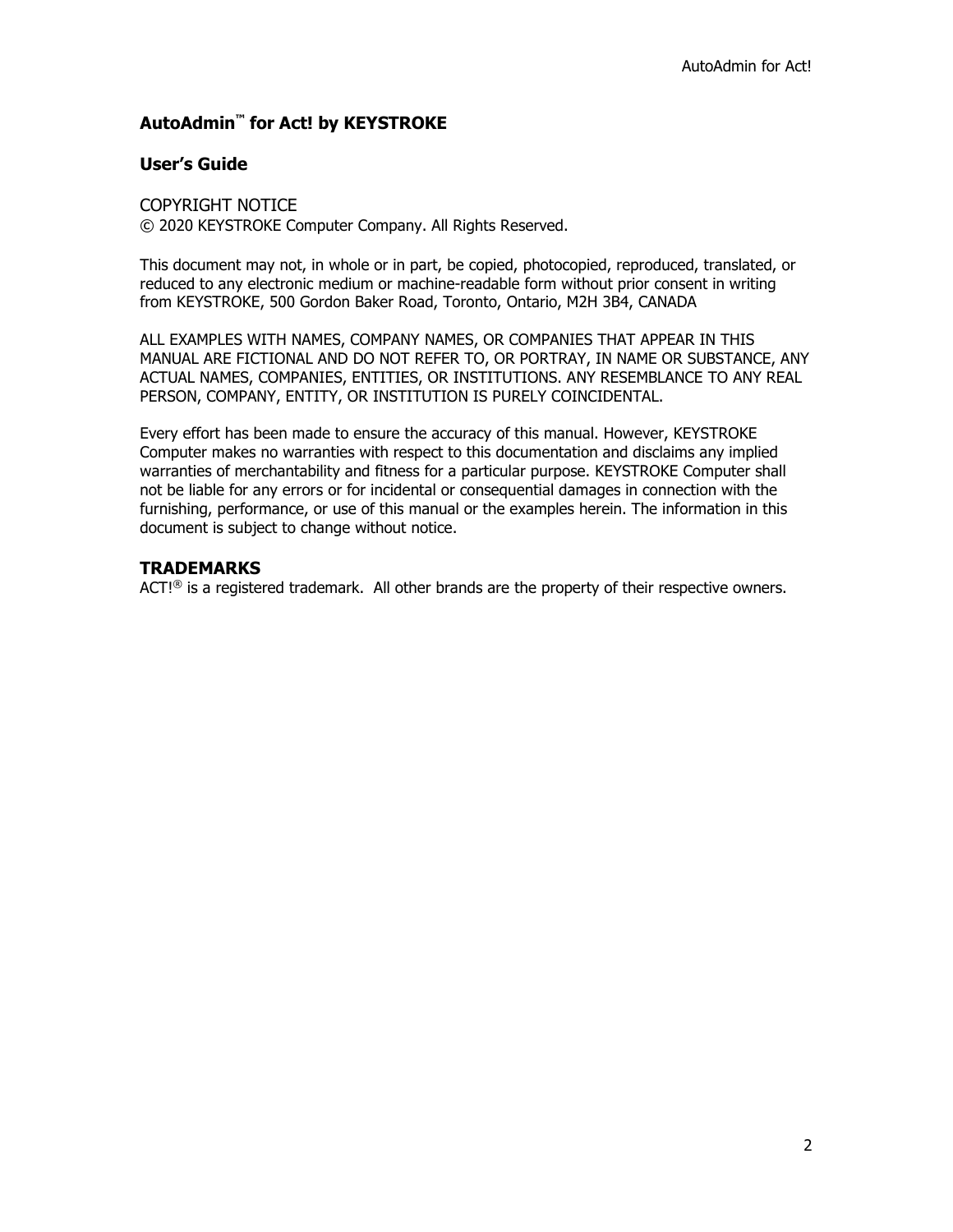# **Table of Contents**

### **Contents**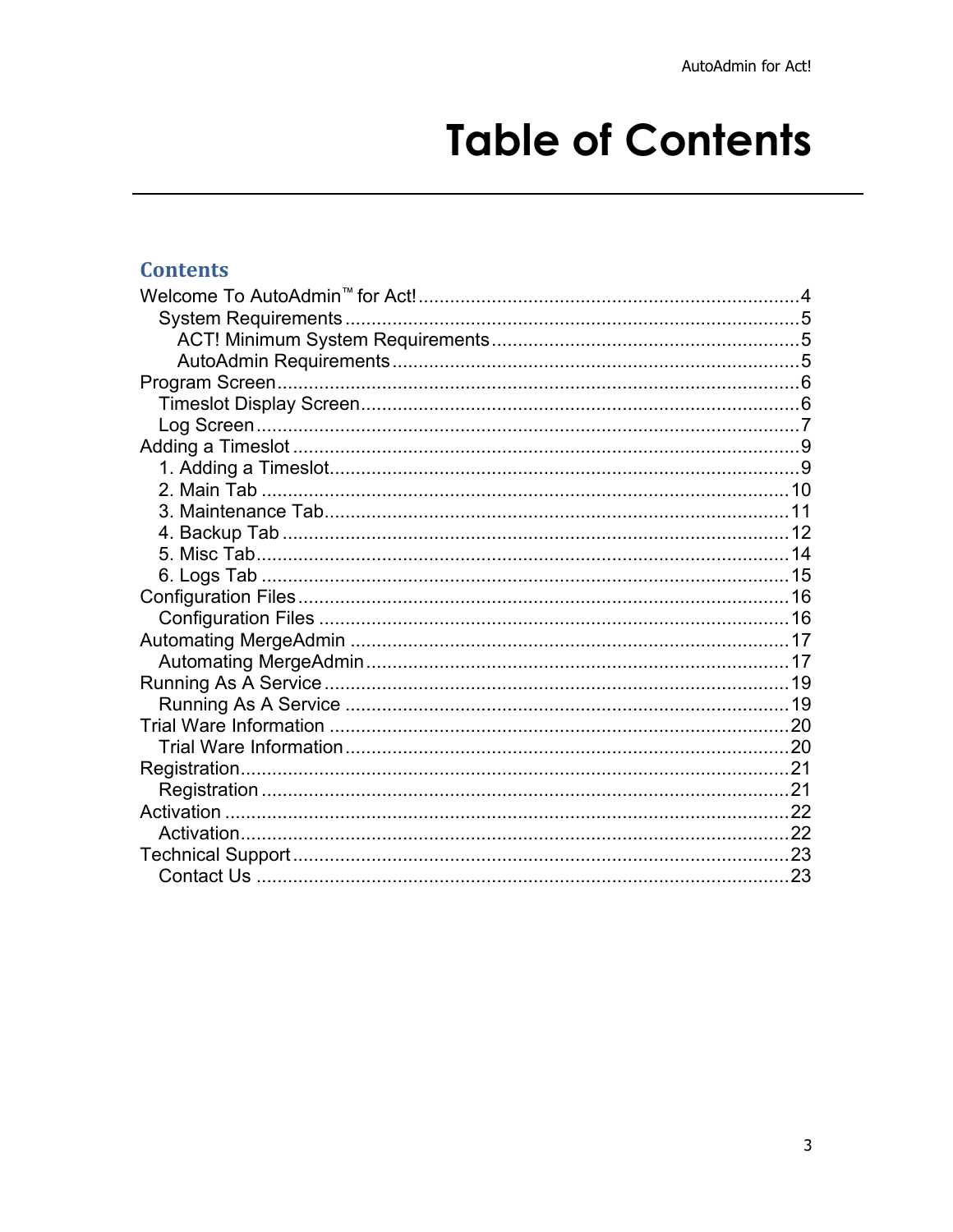## <span id="page-3-0"></span>**Welcome To AutoAdmin™ for Act!**

#### **AutoAdmin™ for Act! by KEYSTROKE**

#### **Keep your ACT! data safe and healthy with the #1 unattended backup and maintenance tool!**

AutoAdmin™ effortlessly backs up and maintains all your ACT! data on a schedule you control, so you know you're protected from disastrous data loss and costly interruptions. AutoAdmin™ is the #1 unattended administration software that ACT! administrators, ACCs and ACT! users have counted on for years to ensure their valuable ACT! data is safe and healthy.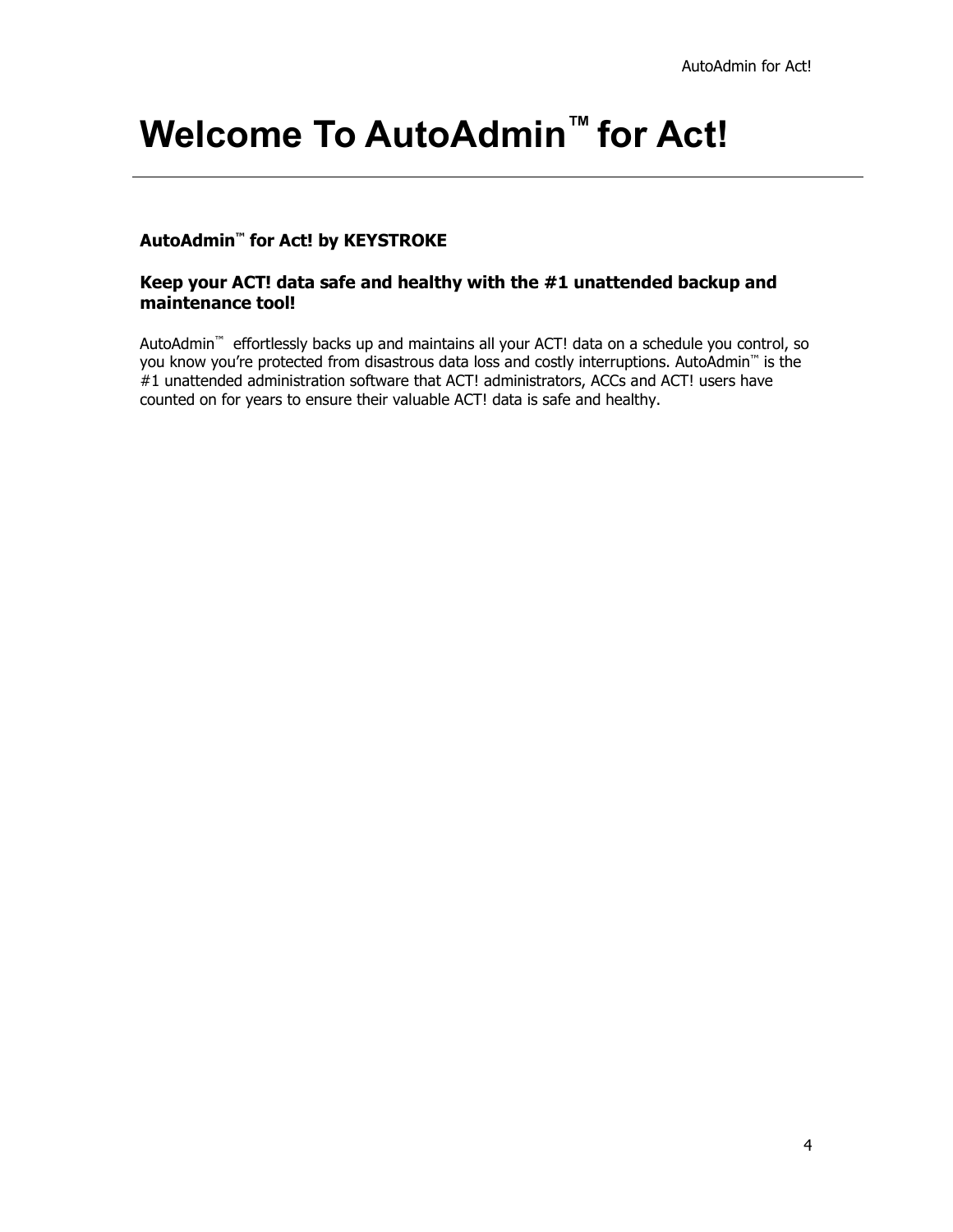## <span id="page-4-0"></span>**System Requirements**

### <span id="page-4-1"></span>**ACT! Minimum System Requirements**

Client Installation:

♦ AutoAdmin follows the Act! System Requirements for your version of Act!

### <span id="page-4-2"></span>**AutoAdmin Requirements**

♦ ACT! v18 or higher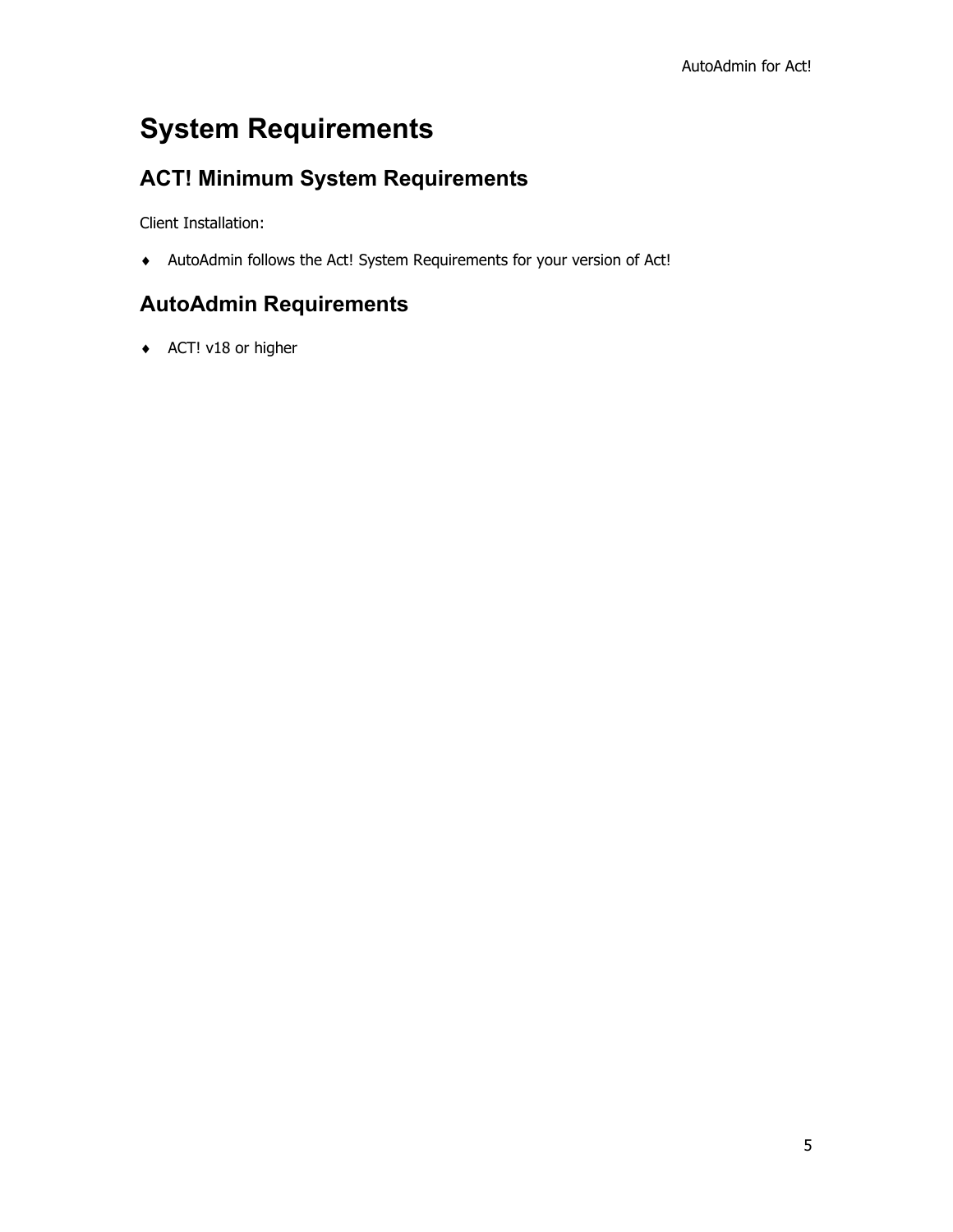## <span id="page-5-0"></span>**Program Screen**

### <span id="page-5-1"></span>**Timeslot Display Screen**

When you first open up to AutoAdmin for Act! you will be presented with the timeslots display screen. This screen will list any timeslots you have configured as well as when they were last run. From this screen you have several options available to you. These options are detailed below.

| AutoAdmin                                                            | $ \Box$ $\times$               |
|----------------------------------------------------------------------|--------------------------------|
| File Options Help                                                    |                                |
| Log<br>Timeslots                                                     |                                |
| Active<br>Time<br>↑ Name                                             | Last Ran                       |
| $\blacksquare$<br>Timeslot<br>$\blacktriangleright$<br>12:00 AM ACT! |                                |
|                                                                      |                                |
|                                                                      |                                |
|                                                                      |                                |
|                                                                      |                                |
|                                                                      |                                |
|                                                                      |                                |
|                                                                      |                                |
|                                                                      |                                |
|                                                                      |                                |
|                                                                      |                                |
|                                                                      |                                |
|                                                                      |                                |
|                                                                      |                                |
| $\partial$<br><b>卷 Copy</b><br>4<br><b>Delete</b><br>Edit<br>$New$   | $\checkmark$<br>Administer Now |
|                                                                      |                                |
| default.aac ON<br>Ready                                              |                                |

Active Checkbox: This checkbox is used to either make your timeslot active or inactive.

**New:** This button is used to create a new timeslot.

**Edit:** This button is used to edit a selected timeslot.

**Copy:** This button is used to make a copy of a selected timeslot. Use this button to avoid having to re-enter all of the database information when creating a new timeslot for an existing database. **Delete:** This button is used to delete a selected timeslot.

**Administer Now:** This button is used to administer the timeslot manually.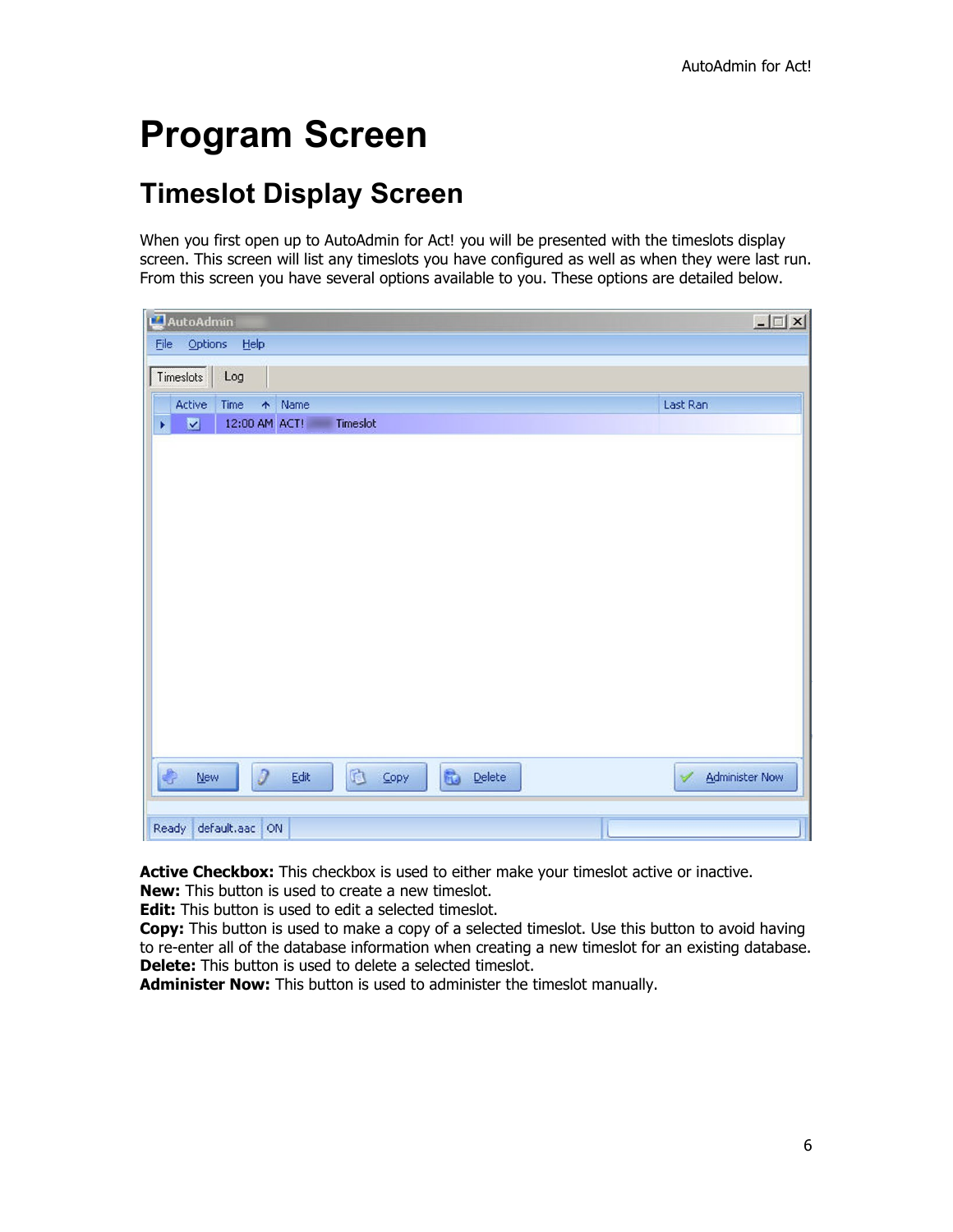### <span id="page-6-0"></span>**Log Screen**

The Log screen allows you to see full details about your timeslots as they have run. When you first click on the "Log" tab you will see the log screen as it appears below with the details of the log entry collapsed.

| AutoAdmin &                                     |                       |  | $\Box$ |
|-------------------------------------------------|-----------------------|--|--------|
| Eile Options Help                               |                       |  |        |
| Timeslots Log                                   |                       |  |        |
| Date                                            | $\downarrow$ Slotname |  |        |
| 8/17/2007 8:04:21 AM                            | Backup Test 1         |  |        |
| $\bigoplus$ 8/17/2007 8:02:10 AM                | Backup Test 1         |  |        |
| $\bigoplus$ 8/17/2007 8:00:00 AM                | Backup Test 1         |  |        |
| + 8/17/2007 7:49:19 AM                          | Backup Test 1         |  |        |
| $\bigoplus$ 8/16/2007 9:40:00 AM                | Backup Test 2         |  |        |
|                                                 |                       |  |        |
| <b>Signe Print Logs</b><br>Ready default.aac ON | <b>Clear Logs</b>     |  |        |
|                                                 |                       |  |        |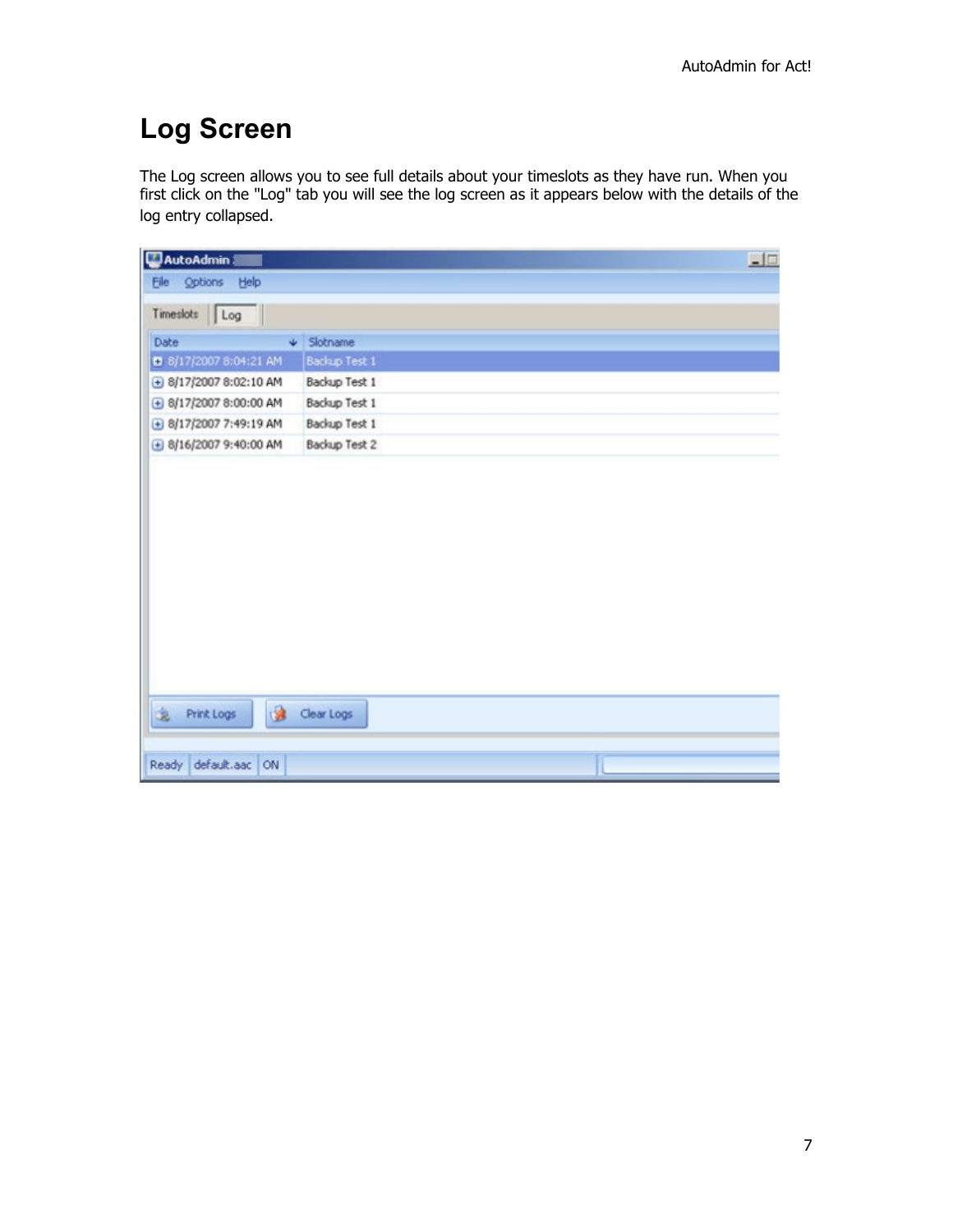By pressing the "+" button on the log entry you will see in detail what occurred. See the example below:

| AutoAdmin:                    |                                                       | $-1$ $\Box$ $\times$ |
|-------------------------------|-------------------------------------------------------|----------------------|
| Options<br>Help<br>File       |                                                       |                      |
| Timeslots   Log               |                                                       |                      |
| Date<br>$\mathsf{L}$ Slotname |                                                       |                      |
| $-18/17/20078:04:21AM$        | Backup Test 1                                         |                      |
| Messages                      |                                                       |                      |
| Date<br>$\alpha$              |                                                       |                      |
| ▶ 8/17/2007 8:04:21 AM        | Message<br>Started processing timeslot: Backup Test 1 |                      |
| 8/17/2007 8:04:21 AM          | Removed temporary files (0)                           |                      |
| 8/17/2007 8:04:21 AM          | Started logging into database                         |                      |
| 8/17/2007 8:04:21 AM          | Logged into ACT!                                      |                      |
| 8/17/2007 8:04:21 AM          | Started backing up database via ACT!                  |                      |
| 8/17/2007 8:05:48 AM          | Finished backing up database via ACT!                 | Ξ                    |
| 8/17/2007 8:05:48 AM          | Started deleting backups                              |                      |
| 8/17/2007 8:05:48 AM          | Finished deleting backups (1)                         |                      |
| 8/17/2007 8:05:48 AM          | Started database reindex                              |                      |
| 8/17/2007 8:05:57 AM          | Finished database reindex                             |                      |
| 8/17/2007 8:05:59 AM          | Sending log file success.                             |                      |
| 8/17/2007 8:05:59 AM          | Finished sending log file                             |                      |
| 8/17/2007 8:05:59 AM          | Finished processing timeslot: Backup Test 1           |                      |
| 乏<br>Print Logs<br>138        | Clear Logs                                            |                      |
| default, aac<br>Ready<br>ON   |                                                       |                      |

 $\boldsymbol{\mathsf{x}}$ 

 $\mathbf{S}$ 

#### **Printing your Logs**

You can print your logs by pressing the "Print Logs" button. This will take you to a print preview screen in which you can print out the logs in full detail.

#### **Clearing your Logs**

You can also clear your logs if you wish by pressing the "Clear Logs" button.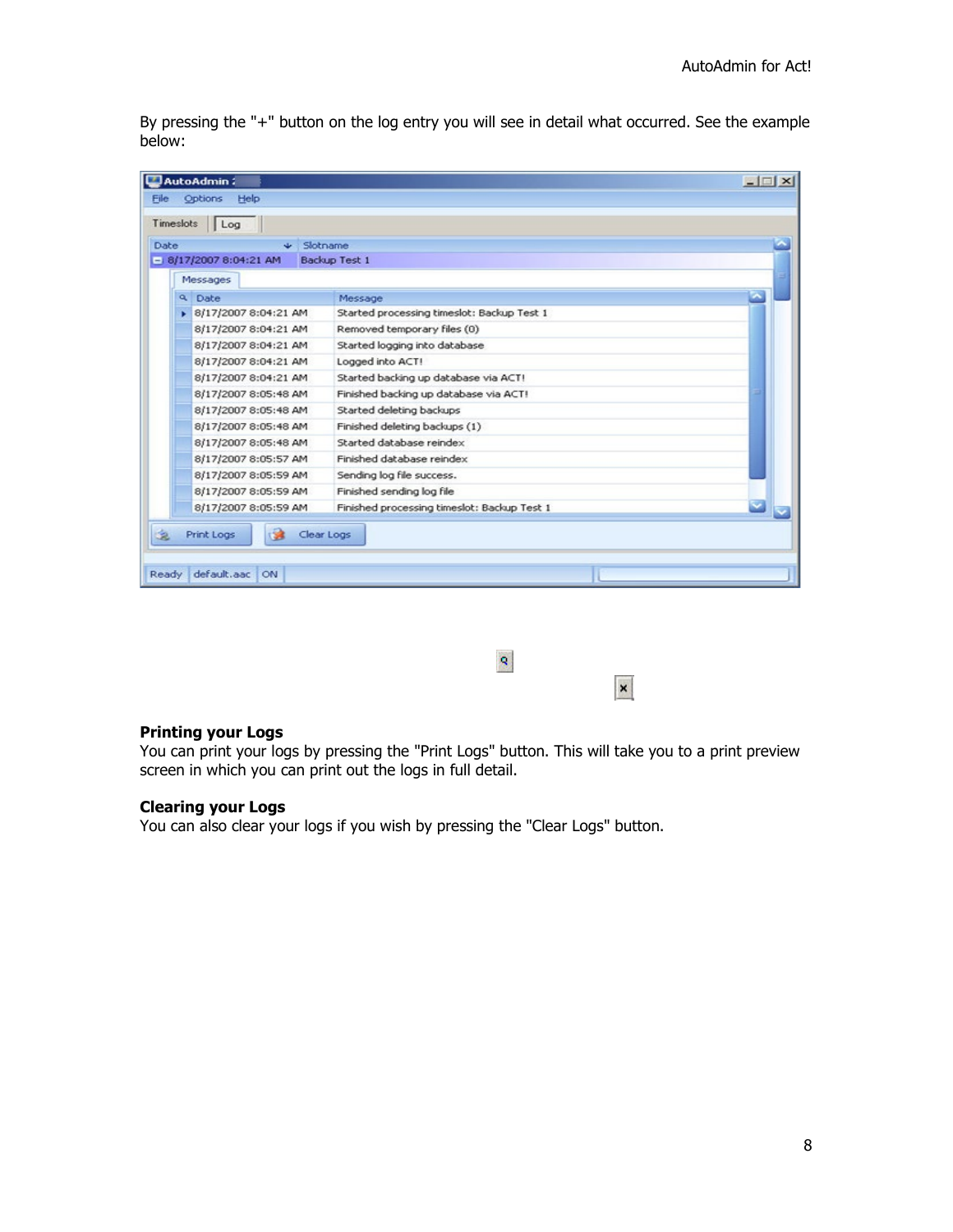## <span id="page-8-0"></span>**Adding a Timeslot**

## <span id="page-8-1"></span>**1. Adding a Timeslot**

When you first load AutoAdmin for Act! you will see the screen below. This is the "Timeslots" view on the main program screen. To add a new timeslot click the "**New**" button on the lower portion of the screen.

| AutoAdmin                                      | $\Box$ $\Box$ $\times$ |
|------------------------------------------------|------------------------|
| Options Help<br>Eile                           |                        |
| Timeslots<br>Log                               |                        |
| Active<br>Time<br>↑ Name                       | Last Ran               |
|                                                |                        |
|                                                |                        |
|                                                |                        |
|                                                |                        |
|                                                |                        |
|                                                |                        |
|                                                |                        |
|                                                |                        |
|                                                |                        |
|                                                |                        |
|                                                |                        |
|                                                |                        |
| $\bullet$<br>a Edit   6 Copy   6 Delete<br>New | Administer Now         |
|                                                |                        |
| Ready default.aac ON                           |                        |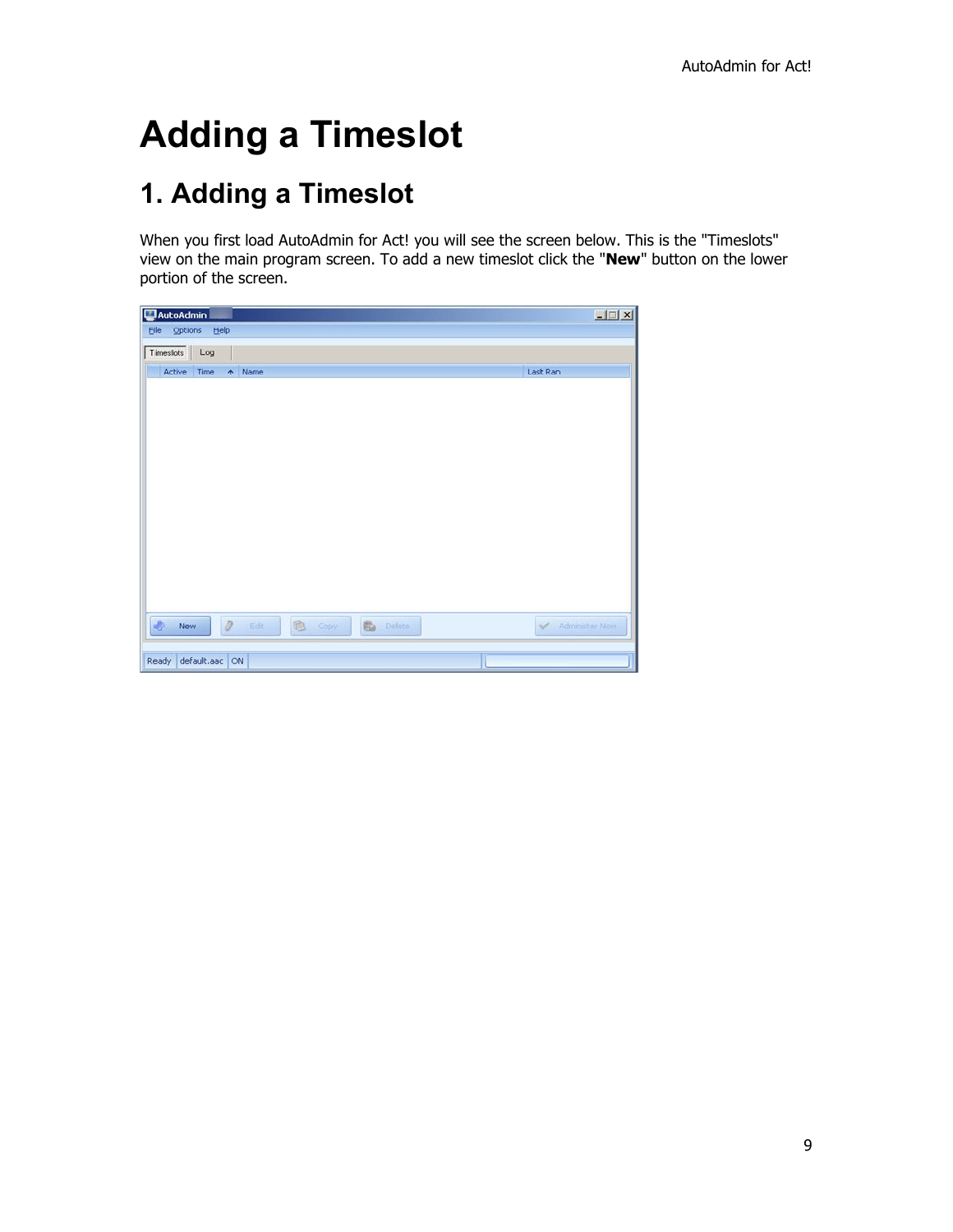### <span id="page-9-0"></span>**2. Main Tab**

This topic will help you configure the "Main" tab for your timeslot. The main tab is where you will specify the days and times as well as which database you will be Administering. The main tab is where you will specify the login information for AutoAdmin for Act! to use for the specified database. Fill out the "Main" tab with the following information:

- 1. **Timeslot Name:** Enter a name or description of what the timeslot does.
- 2. **Days to Administer:** Here you will choose which days the timeslot will run.
- 3. **Time to Administer:** Use this box to set the time in which this timeslot will run.
- 4. **Timeslot Active:** Use this check box to set this timeslot to be an active timeslot.
- 6. **Username:** Enter the Username for the database you specified above.

m.

- 7. **Password:** Enter the Password if required for the Username you entered above.
- 8. **Validate Login:** This will verify the database login information you provided. (This step is required)

Once your database has been validated, you will see the path to the 'ADF' file listed below the login credentials.

|                  | AutoAdmin <b>SUB</b> - Timeslot Setup |               |            |            |                |            |                                                                                          |     | $-1$ $\Box$ $\times$ |
|------------------|---------------------------------------|---------------|------------|------------|----------------|------------|------------------------------------------------------------------------------------------|-----|----------------------|
| Main             | Maintenance                           | Backup        | Misc       | Logs       |                |            |                                                                                          |     |                      |
| Timeslot Name:   |                                       | AutoAdmin :   |            |            |                |            |                                                                                          |     |                      |
|                  | Days to Administer:                   | Sun           | $\vee$ Mon | $\vee$ Tue | $\vee$ Wed     | $\vee$ Thu | $\nu$ Fri                                                                                | 5at |                      |
|                  | Time to Administer:                   | 04:00 PM      | G          |            |                |            |                                                                                          |     |                      |
| Timeslot Active: |                                       | ⊽             |            |            |                |            |                                                                                          |     |                      |
| Database:        |                                       |               |            |            |                |            | C:\Documents and Settings\All Users\Documents\ACT\ACT for Windows 10\Databases\ACT10Der  |     |                      |
| Username:        |                                       | Chris Huffman |            |            | Validate Login |            | Validation Status: Valid                                                                 |     |                      |
| Password:        |                                       |               |            |            |                |            |                                                                                          |     |                      |
| ADF File:        |                                       |               |            |            |                |            | C:\Documents and Settings\All Users\Documents\ACT\ACT for Windows 10\Databases\ACT10Demo |     |                      |
|                  |                                       |               |            |            |                |            |                                                                                          |     |                      |
|                  |                                       |               |            |            |                |            |                                                                                          |     |                      |
|                  |                                       |               |            |            |                |            |                                                                                          |     |                      |
|                  |                                       |               |            |            |                |            |                                                                                          |     |                      |
|                  |                                       |               |            |            |                |            | Cancel                                                                                   |     | <b>Apply</b>         |

Here is an example of a completed Main tab: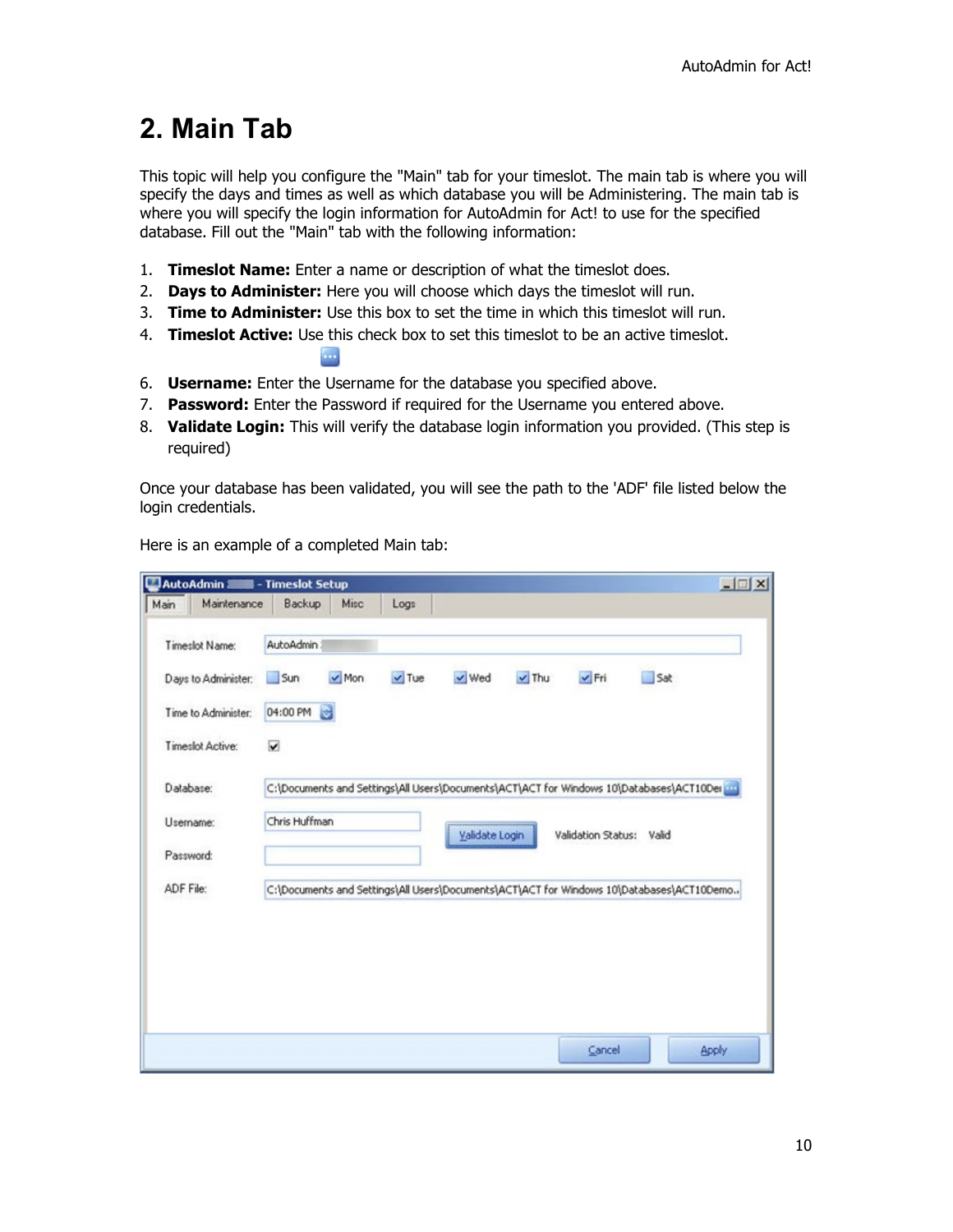### <span id="page-10-0"></span>**3. Maintenance Tab**

This topic will help you configure the "Maintenance" tab for your timeslot. The maintenance tab has several options to help keep your database in good working order.

**Reindex the Database:** By checking this box the database will be reindexed as part of this timeslot.

**Remove old data:** By checking these options, items will be removed using the number of days selected.

|      | AutoAdmin<br>- Timeslot Setup                       |                             | $ \Box$ $\times$ |
|------|-----------------------------------------------------|-----------------------------|------------------|
| Main | Maintenance<br>Backup<br>Misc<br>Logs               |                             |                  |
|      | Reindex the database                                |                             |                  |
|      | Remove old data                                     |                             |                  |
|      |                                                     |                             |                  |
|      | Notes older than                                    | 60<br>days                  |                  |
|      | Histories older than                                | 60<br>days                  |                  |
|      | Cleared activities older than                       | $60 - 7$<br>days            |                  |
|      | Closed-Won and Closed-Lost Opportunities older than | $60 -$<br>days              |                  |
|      | Open and Inactive Opportunities older than          | $\frac{1}{2}$<br>60<br>days |                  |
|      | Document tab entries older than                     | $60 -$<br>days              |                  |
|      |                                                     |                             |                  |
|      |                                                     |                             |                  |
|      |                                                     |                             |                  |
|      |                                                     |                             |                  |
|      |                                                     |                             |                  |
|      |                                                     |                             |                  |
|      |                                                     | Cancel                      | Apply            |

Here is an example of the maintenance tab filled out: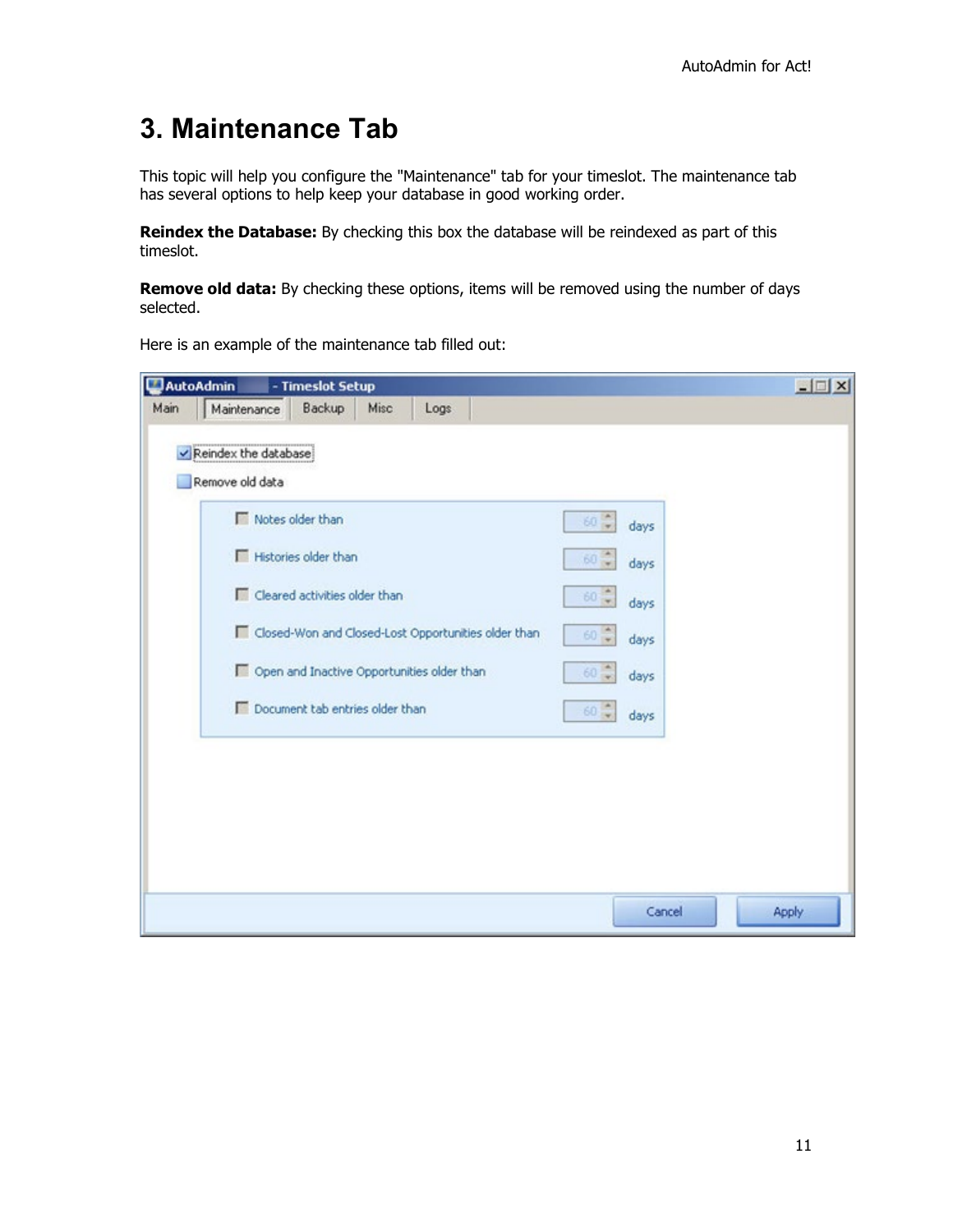### <span id="page-11-0"></span>**4. Backup Tab**

This topic will help you configure the "Backup" tab for your timeslot. On this tab you will have a few different options for backing up your database. You must select which radio button you would like for the backup type to do.

**No Backup:** This option excludes backup as being part of your timeslot.

**Full Backup:** This option performs a full backup of the database, including all supplemental files using ACT!'s built in backup system. With this type of backup, you do NOT need to log your users out or have ACT! closed. The "Include Extra Files" section is disabled with this option.

**Selective Backup:** This option backs up your database, however, you have the flexibility to NOT include certain supplemental files. **IMPORTANT!** When using this option, you must have all of your users logged out and ACT! must be closed. It is highly recommended to use this type of backup when you do not need to have users in the database.

After you have decided which backup type you will use, you will then need to browse your machine to find where you will save your backups to. In the example below, the backups will be saved to "C:\Documents and Settings\Administrator\Desktop\Backup".

|      | AutoAdmin            | - Timeslot Setup                 |      |                          |                                                                                                                                                                                                                                                                                                                                                   |                    | $ \Box$ $\times$ |
|------|----------------------|----------------------------------|------|--------------------------|---------------------------------------------------------------------------------------------------------------------------------------------------------------------------------------------------------------------------------------------------------------------------------------------------------------------------------------------------|--------------------|------------------|
| Main | Maintenance          | Backup                           | Misc | Logs                     |                                                                                                                                                                                                                                                                                                                                                   |                    |                  |
|      | No Backup            |                                  |      | Full Backup              |                                                                                                                                                                                                                                                                                                                                                   | · Selective Backup |                  |
|      |                      |                                  |      |                          | This option gives you the ability to NOT include items in your backup set. However, ACT! must be shut down in order to<br>perform the backup. All users need to be out of the database prior to the backup running. It is highly recommended that this<br>type of backup only be ran during hours where the database is not currently being used. |                    |                  |
|      | Include Extra Files: | ✔ Attachments                    |      | v Layouts                | Oueries                                                                                                                                                                                                                                                                                                                                           | Reports            | $\vee$ Templates |
|      | Save Backup To:      |                                  |      |                          | C:\Documents and Settings\Administrator\Desktop\Backup                                                                                                                                                                                                                                                                                            |                    | ш.               |
|      | FTP Backup:          | $\vee$                           |      |                          |                                                                                                                                                                                                                                                                                                                                                   |                    |                  |
|      | FTP Address:         | ftp.yourftpserver.com            |      |                          |                                                                                                                                                                                                                                                                                                                                                   |                    | v Passive Mode   |
|      | FTP Username:        | yourusername                     |      |                          | FTP Port:                                                                                                                                                                                                                                                                                                                                         | 21                 |                  |
|      | FTP Password:        | ***************                  |      |                          | FTP Timeout:                                                                                                                                                                                                                                                                                                                                      | 60                 |                  |
|      | FTP Upload Folder:   |                                  |      |                          |                                                                                                                                                                                                                                                                                                                                                   | m,                 |                  |
|      | Delete Backups:      | older than                       |      | 5 <sup>1</sup><br>day(s) |                                                                                                                                                                                                                                                                                                                                                   |                    |                  |
|      | Delete FTP Backups:  | older than<br>$\vert \vee \vert$ |      | day(s)<br>5.53           |                                                                                                                                                                                                                                                                                                                                                   |                    |                  |
|      |                      |                                  |      |                          |                                                                                                                                                                                                                                                                                                                                                   | Cancel             | Apply            |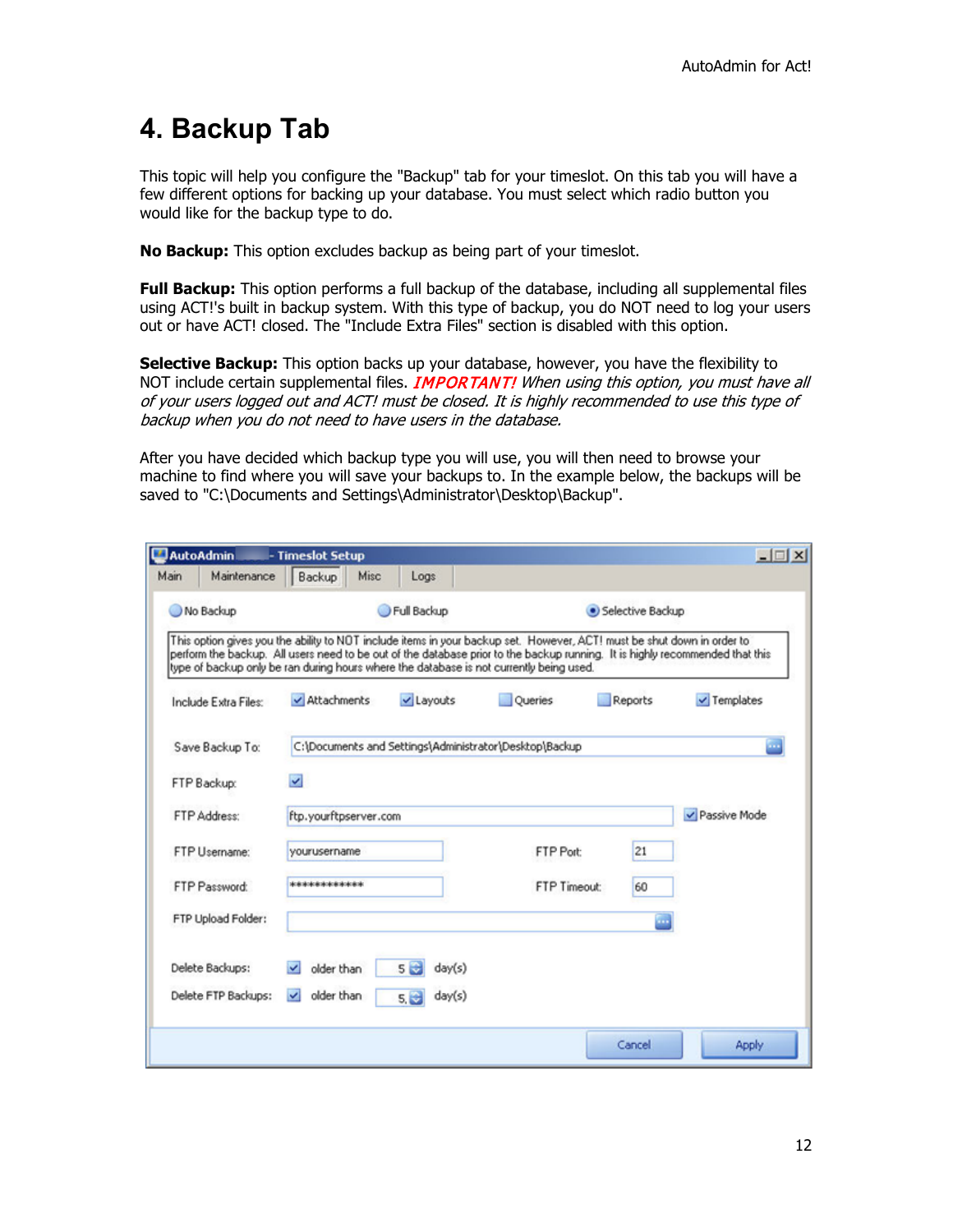For **FTP Backup** you will first need to set the type of backup to perform as seen above, then check the option for "FTP Backup" and fill out the server information also shown above. The standard FTP port is 21. Change the port only when necessary. The default timeout for connection to the FTP server is 60 seconds. Increase this value for extremely slow servers.

#### **Deleting Backups:**

To delete backup files on your local drive or network, select the "Delete Backups" option and specify the number of days. To delete backup files from your FTP server, select the "Delete FTP Backup" option and specify the number of days.

IMPORTANT! Some FTP server connections may require the use of "Passive Mode". If this is the case you can check that option above. Typically if you are experiencing problems connecting to your FTP server, try checking that option.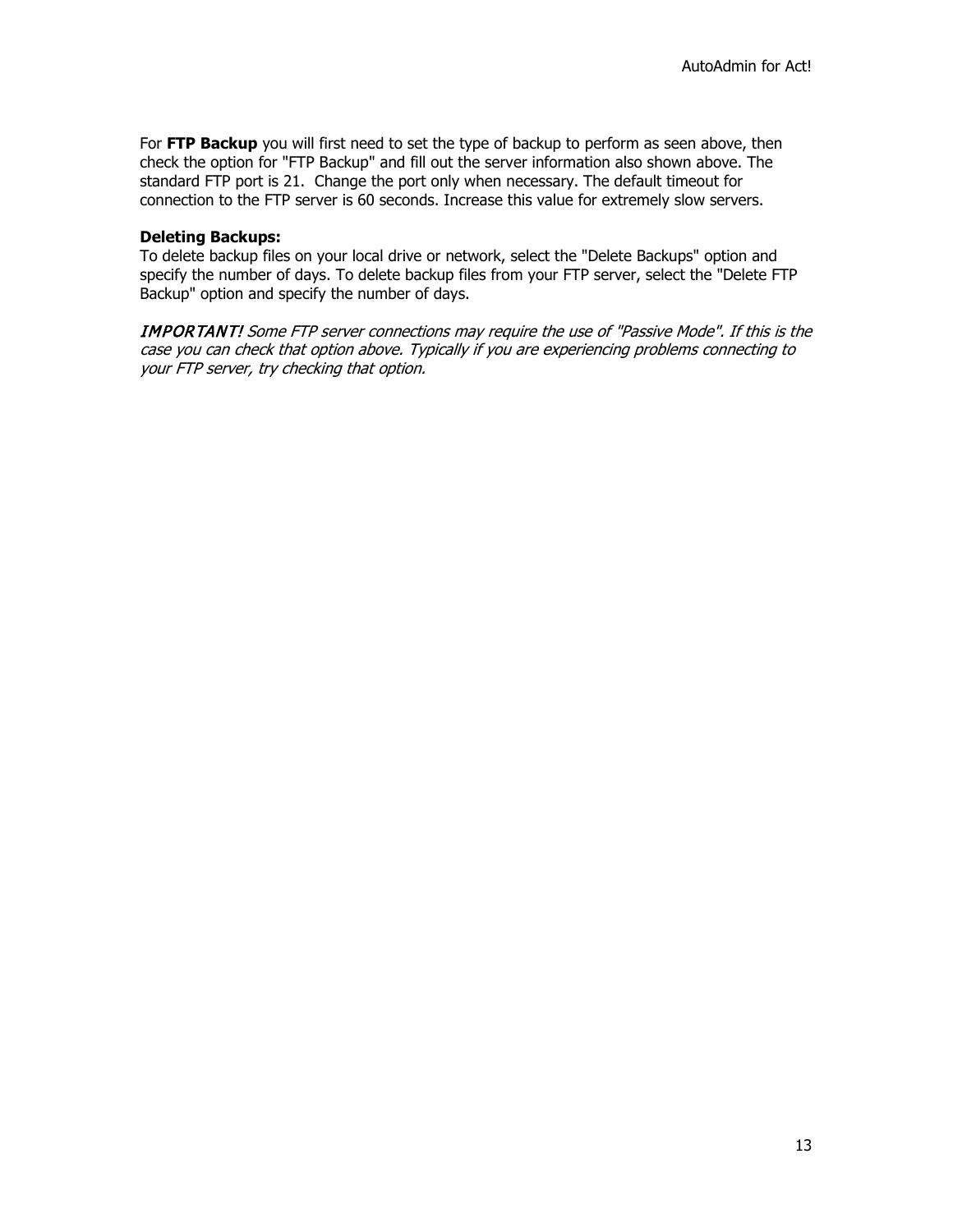### <span id="page-13-0"></span>**5. Misc Tab**

This topic will help you configure the 'Misc' tab for your timeslot. On this tab you will see several options as shown below.

**Delete Windows temp files from:** This option is turned on by default. If you wish, you can clear the checkmark from this option to turn it off. The default path is pulled from your Windows settings. However, you can edit the path in this box if you wish or require to.

**Launch program after administration:** This option lets you select an application to be loaded automatically after the timeslot is completed. Below is an example of Windows notepad being set to start after the timeslot.

**Launch MergeAdmin and using config:** This option is used to automatically run an import into ACT! using our MergeAdmin software. This gives you the flexibility to run an import at a time specified. IMPORTANT! Your import file must already be stored in the location that is referenced in your MergeAdmin setup. AutoAdmin for Act! will not automatically get an import file for you.

**Open MergeAdmin button:** You can use this button to load MergeAdmin should you need to make any changes to your setup prior to saving the AutoAdmin for Act! settings. If no config file is specified or if a config file is specified, but does not exist, MergeAdmin will open; however the settings will be blank.

Here is an example of the Misc tab filled out:

|      | AutoAdmin                           | - Timeslot Setup                    |                                                              | $-121 \times$   |
|------|-------------------------------------|-------------------------------------|--------------------------------------------------------------|-----------------|
| Main | Maintenance                         | Backup Misc                         | Logs                                                         |                 |
|      | Delete Windows temp files from:     |                                     | C:\Documents and Settings\Administrator\Local Settings\Temp\ |                 |
|      | Launch program after administration |                                     |                                                              |                 |
|      |                                     |                                     | Optional Command Line:                                       |                 |
|      |                                     | Launch MergeAdmin and using config: |                                                              | p.              |
|      |                                     |                                     |                                                              | Open MergeAdmin |
|      |                                     |                                     |                                                              |                 |
|      |                                     |                                     |                                                              |                 |
|      |                                     |                                     |                                                              |                 |
|      |                                     |                                     |                                                              |                 |
|      |                                     |                                     |                                                              |                 |
|      |                                     |                                     |                                                              |                 |
|      |                                     |                                     |                                                              |                 |
|      |                                     |                                     |                                                              |                 |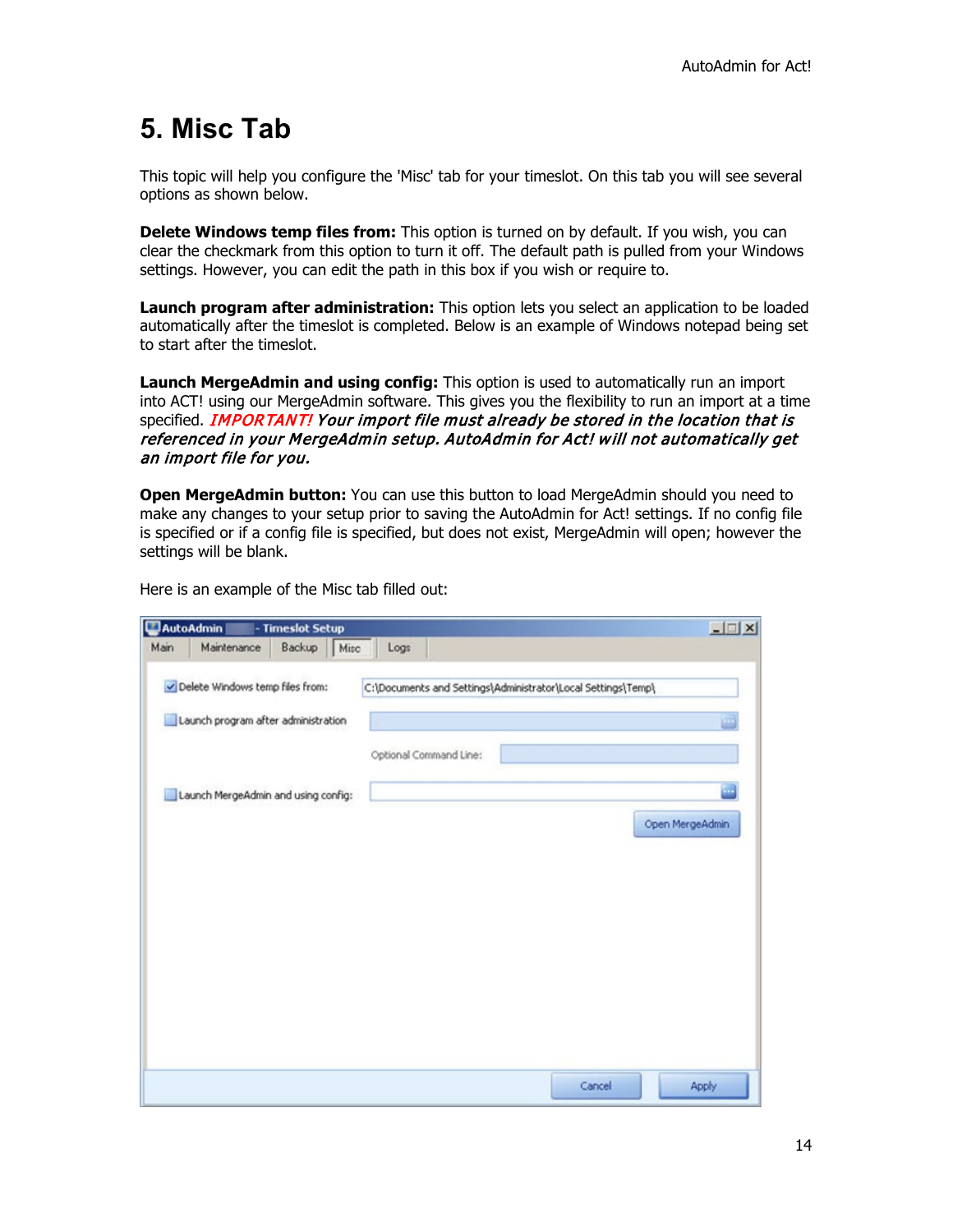### <span id="page-14-0"></span>**6. Logs Tab**

This topic will help you configure the "Logs" tab for your timeslot. This tab is used to specify email address to send the following information to.

**Reply Address**: This is the email address from which the logs are being sent from. IMPORTANT! Most servers nowadays require a "Reply Address" in order for the email to go through. We receive many calls that this is not working and it is always due to a missing "Reply Address".

**Session:** The email addresses entered here will receive a log of the timeslot being completed.

**Session Errors**: The email address entered here will receive only error logs of the timeslot being completed.

**Server Address:** This is where you enter your SMTP server information. Although AutoAdmin for Act! can resolve most email hosts for you, it is highly recommended that you enter your ISP's SMTP server info into this box to avoid delays or problems with sending your log files.

| AutoAdmin 3                                                                                      |             | - Timeslot Setup                  |      |      |                                                               |          |                                                                                                                                                                                                                                    | $ \Box$ $\times$ |
|--------------------------------------------------------------------------------------------------|-------------|-----------------------------------|------|------|---------------------------------------------------------------|----------|------------------------------------------------------------------------------------------------------------------------------------------------------------------------------------------------------------------------------------|------------------|
| Main                                                                                             | Maintenance | Backup                            | Misc | Logs |                                                               |          |                                                                                                                                                                                                                                    |                  |
| Specify the reply email address for the session log emails.                                      |             |                                   |      |      |                                                               |          |                                                                                                                                                                                                                                    |                  |
| Reply Address:                                                                                   |             | Your email address here.          |      |      |                                                               |          |                                                                                                                                                                                                                                    |                  |
| Enter email addresses, seperated by commas. Leave blank to not send a particular log.            |             |                                   |      |      |                                                               |          |                                                                                                                                                                                                                                    |                  |
| Session:                                                                                         |             |                                   |      |      | The email address you want the 'Session' logs sent to.        |          |                                                                                                                                                                                                                                    |                  |
| Session Errors:                                                                                  |             |                                   |      |      | The email address you want the 'Session Errors' logs sent to. |          |                                                                                                                                                                                                                                    |                  |
| the server information below and optionally the username/password if authentication is required. |             |                                   |      |      |                                                               |          | By default, AutoAdmin will automatically resolve the SMTP server for your email addresses. In some cases, you<br>may be required by your ISP, corporate IT department, etc. to enter a specific SMTP server address. You may enter |                  |
| Server Address:                                                                                  |             | Your SMTP Server Address here.    |      |      |                                                               | Port: 25 | Timeout:                                                                                                                                                                                                                           | 60               |
|                                                                                                  |             | My server requires authentication |      |      |                                                               |          |                                                                                                                                                                                                                                    |                  |
|                                                                                                  |             | Username:                         |      |      |                                                               |          |                                                                                                                                                                                                                                    |                  |
|                                                                                                  |             | Password:                         |      |      |                                                               |          |                                                                                                                                                                                                                                    |                  |
|                                                                                                  |             |                                   |      |      |                                                               |          |                                                                                                                                                                                                                                    |                  |
|                                                                                                  |             |                                   |      |      |                                                               |          |                                                                                                                                                                                                                                    |                  |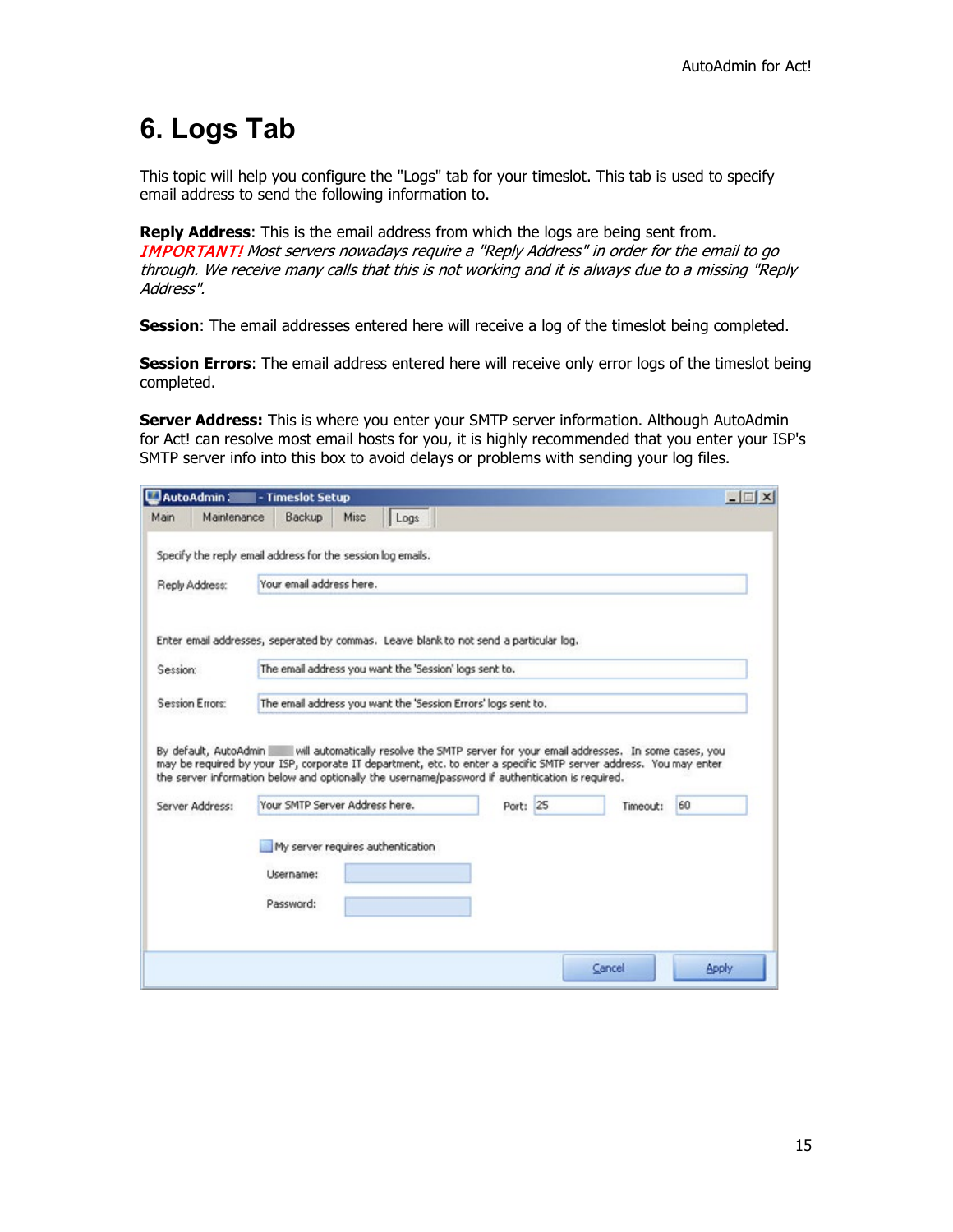# <span id="page-15-0"></span>**Configuration Files**

### <span id="page-15-1"></span>**Configuration Files**

AutoAdmin for Act! makes use of configuration files. These files are used to store your current timeslots and their settings to a file. This can be used for backup purposes or even to move your timeslot settings to a new computer.

#### **Creating a New Configuration File**

Creating a new configuration file will give you a blank timeslots page for your to create new timeslots. This would be basically starting from scratch, so to speak. You can create a new configuration file by using the steps below:

#### 1. Go to **FILE** > **New Config File.**

- 2. Browse to the desired location to save this file to.
- 3. Give your configuration file a name.
- 4. Click the **SAVE** button to complete the save.

#### **Opening a Configuration File**

To open a previously saved configuration file, use the steps below:

- 1. Go to **FILE** > **Open Config File**.
- 2. Browse to the location your configuration files are saved to.
- 3. Choose the desired configuration file.
- 4. Click the **OPEN** button to open the configuration file.

#### **Saving a Configuration File**

To save your current timeslots settings etc. to a file, use the steps below:

- 1. Go to **FILE** > **Save Config File As...**
- 2. Browse to the desired location to save this file to.
- 3. Give your configuration file a name.
- 4. Click **SAVE** button to complete the save.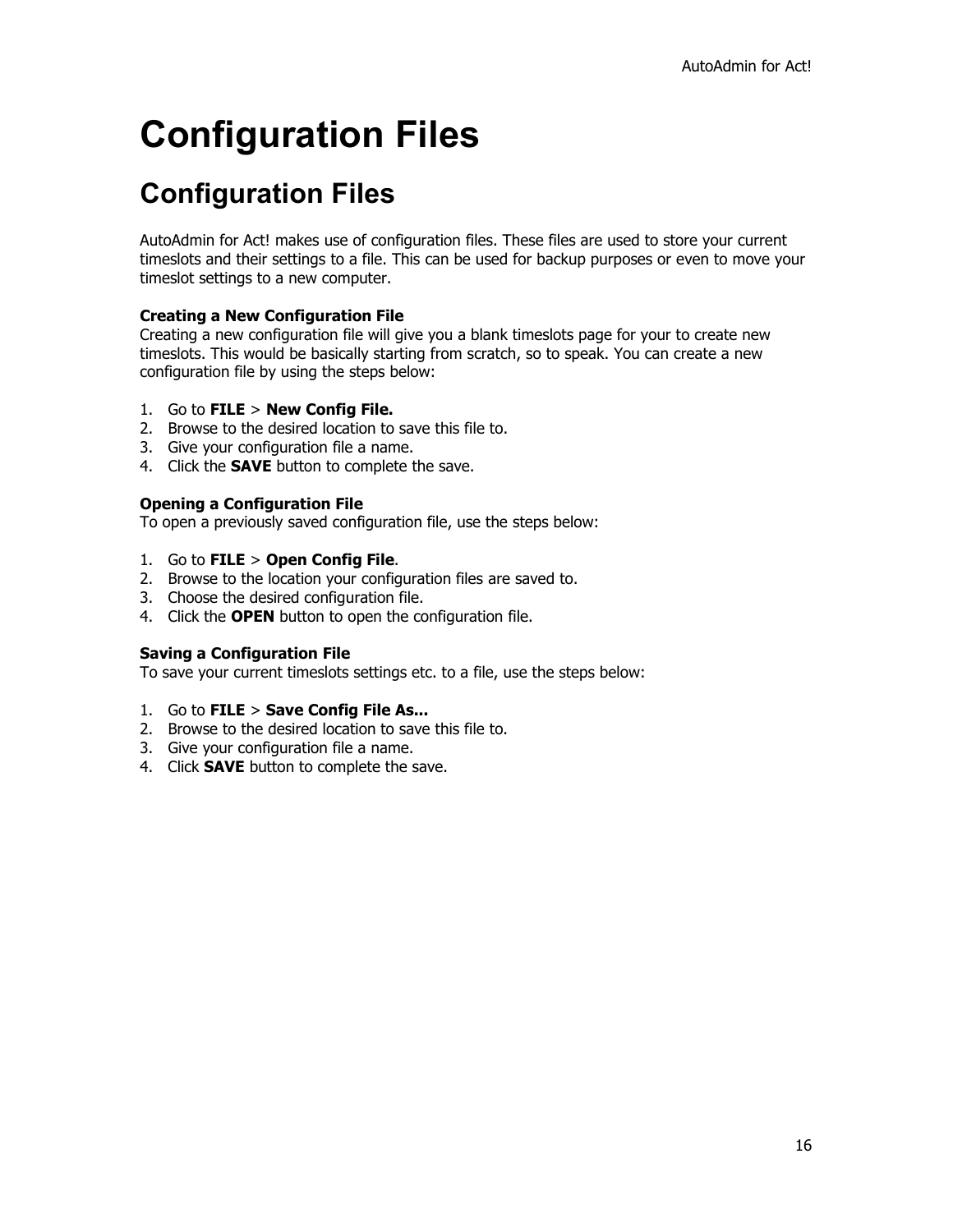## <span id="page-16-0"></span>**Automating MergeAdmin**

### <span id="page-16-1"></span>**Automating MergeAdmin**

With the latest update of AutoAdmin for Act! you now have the ability to automate imports in ACT! using our MergeAdmin software. By using MergeAdmin to setup an import, you can set AutoAdmin for Act! to automatically launch and execute your saved MergeAdmin configuration. See the steps below:

- 1. You must first use MergeAdmin to set all of the parameters of the import and then save the configuration using the save option in MergeAdmin.
- 2. Create a new timeslot in AutoAdmin for Act! following the steps found in this help file.
- 3. Under the "Misc" tab, select the option for "Launch MergeAdmin using config:" See the example below:

5. Click the **Apply** button to save the changes. See the examples below:

| <b>Open</b>                   |                            |                                |                          |             | ? X    |
|-------------------------------|----------------------------|--------------------------------|--------------------------|-------------|--------|
| Look in:                      | Configs                    |                                | $\overline{\phantom{a}}$ | $+E$ of $E$ |        |
|                               | + AutoAdmin Automation.MCF |                                |                          |             |        |
| My Recent<br><b>Documents</b> |                            |                                |                          |             |        |
| <b>Desktop</b>                |                            |                                |                          |             |        |
| My Documents                  |                            |                                |                          |             |        |
| My Computer                   |                            |                                |                          |             |        |
|                               |                            |                                |                          |             |        |
| My Network<br>Places          | File name:                 | AutoAdmin Automation.MCF       |                          |             | Open   |
|                               | Files of type:             | MergeAdmin Config File (".MCF) |                          |             | Cancel |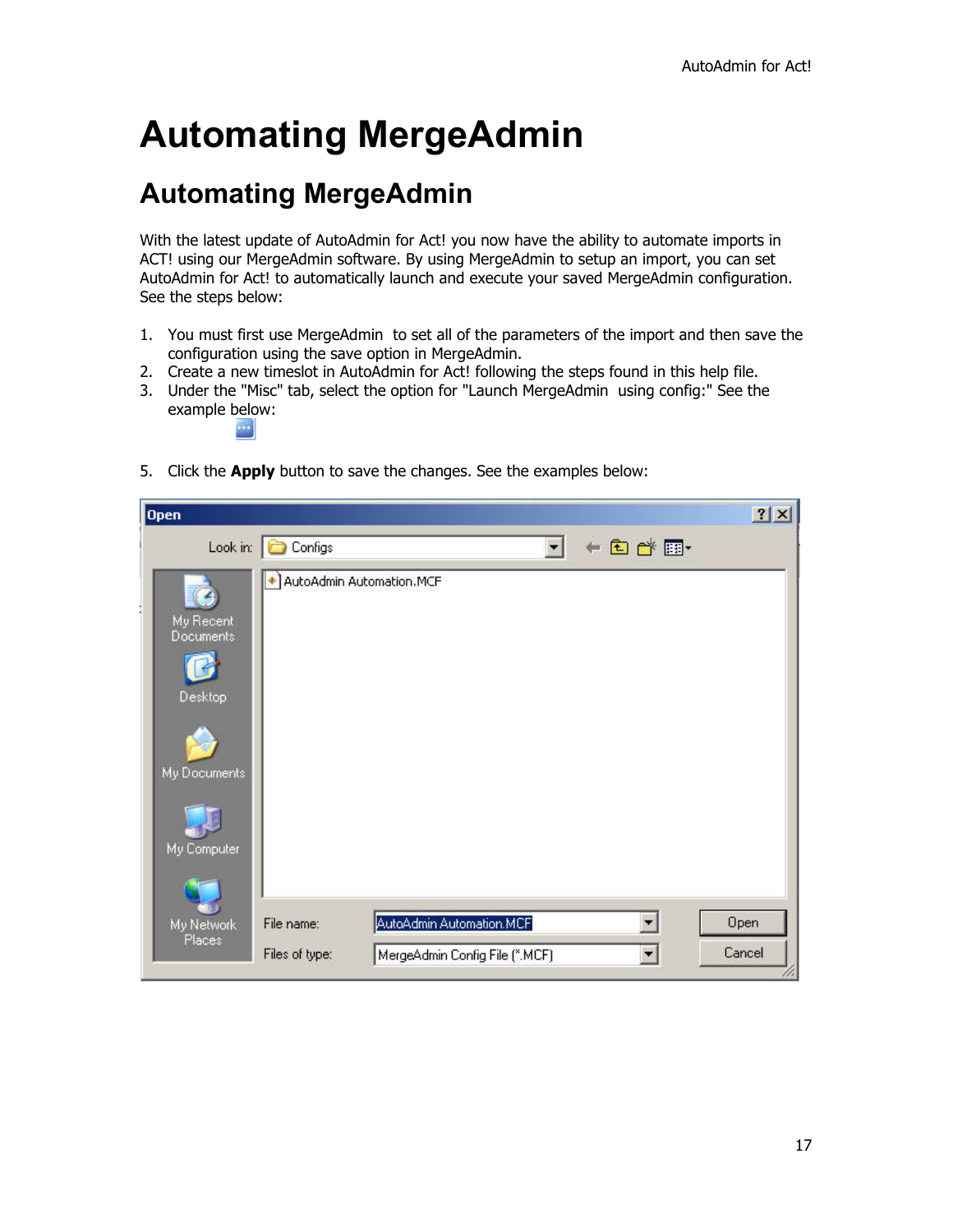| Logs<br>C:\Documents and Settings\Administrator\Local Settings\Temp\ | Maintenance<br>Backup<br>Misc       |      |
|----------------------------------------------------------------------|-------------------------------------|------|
|                                                                      |                                     | Main |
|                                                                      | Delete Windows temp files from:     |      |
|                                                                      | Launch program after administration |      |
| Optional Command Line:                                               |                                     |      |
| C:\Documents and Settings\Administrator\My Documents\ASDS\MergeAdmi  | Launch MergeAdmin and using config: |      |
| Open MergeAdmin                                                      |                                     |      |
|                                                                      |                                     |      |
|                                                                      |                                     |      |
|                                                                      |                                     |      |
|                                                                      |                                     |      |
|                                                                      |                                     |      |
|                                                                      |                                     |      |
| Cancel<br>Apply                                                      |                                     |      |

This completes the setup to automate your MergeAdmin import using AutoAdmin for Act!.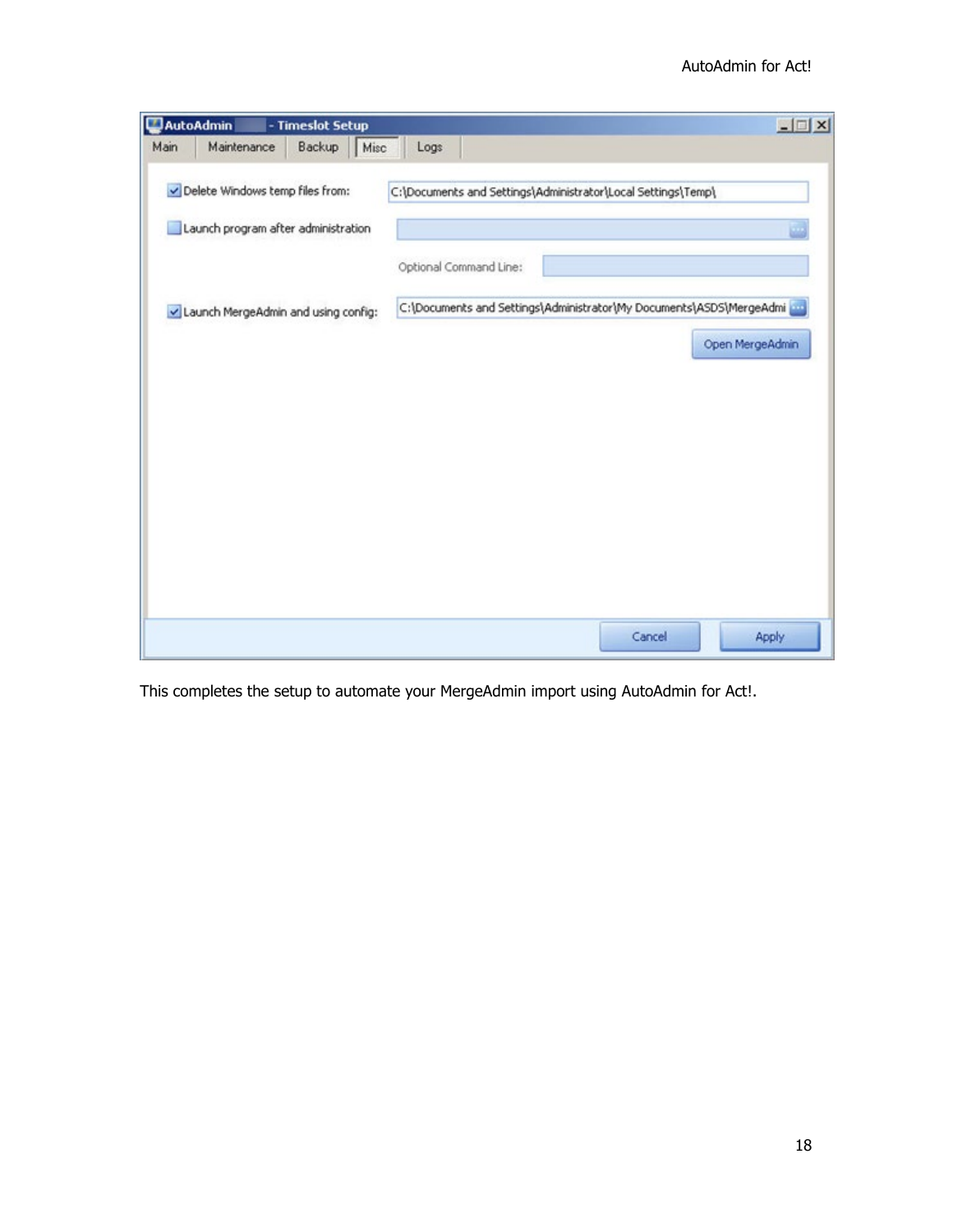## <span id="page-18-0"></span>**Running As A Service**

### <span id="page-18-1"></span>**Running As A Service**

#### **1. Remove the AutoAdmin for Act! Startup Icon**

You must remove the AutoAdmin for Act! icon from your startup group. To do this, go to **START** > **PROGRAMS** > **STARTUP**. Then right-click the 'AutoAdmin for Act!' icon and choose 'Delete'.

#### **2. Enable the AutoAdmin for Act! Service**

The following steps will guide you through the enabling of the AutoAdmin for Act! Service.

- 1. Go to **START** > **RUN** and type 'Services.msc' and click OK.
- 2. Locate the 'AutoAdmin Service' and right-click and choose 'Properties'.
- 3. Change the 'Startup Type' to 'Automatic' and click APPLY.
- 4. Click the 'Log On' tab and ensure 'Local System Account' is selected.
- 5. Click OK to close the Properties box for the AutoAdmin for Act! Service.
- 6. Right-click the 'AutoAdmin Service' item and choose 'Start'. This will launch AutoAdmin for Act! as the System user.

At this point you are finished. AutoAdmin for Act! is now running as a service on Windows. This will prevent logging off the profile from keeping AutoAdmin for Act! from running.

#### **NOTE: To confirm it is running as a service and not the local user, you should open Task Manager, and look for 'KEYSTROKE.AutoAdmin.exe' and 'AutoAdminService.exe' and these should BOTH be running as the 'SYSTEM' user.**

#### **3. Modifying or Updating Timeslots and Checking the AutoAdmin for Act! Log**

Once you have enabled the service mode for AutoAdmin for Act!, you must use the following steps in order to modify or create a new timeslot or check the logs. Failure to follow these steps will result in the AutoAdmin for Act! service no longer functioning.

The following steps will guide you through this process.

- 1. Press 'Control-Alt-Delete' to bring up 'Task Manager'.
- 2. Right-click 'KEYSTROKE.AutoAdmin.exe' and choose 'End Process'.
- 3. Right-click 'AutoAdminService.exe' and choose 'End Process'.
- 4. Open AutoAdmin for Act! from START > PROGRAMS > KEYSTROKE > AutoAdmin for Act! and make your changes or check the logs.
- 5. Exit AutoAdmin for Act!.
- 6. From the services manager, right-click the 'AutoAdminService' service and choose 'Start'.
- 7. Exit services manager.

AutoAdmin for Act! is now running as a service and will process your timeslots accordingly.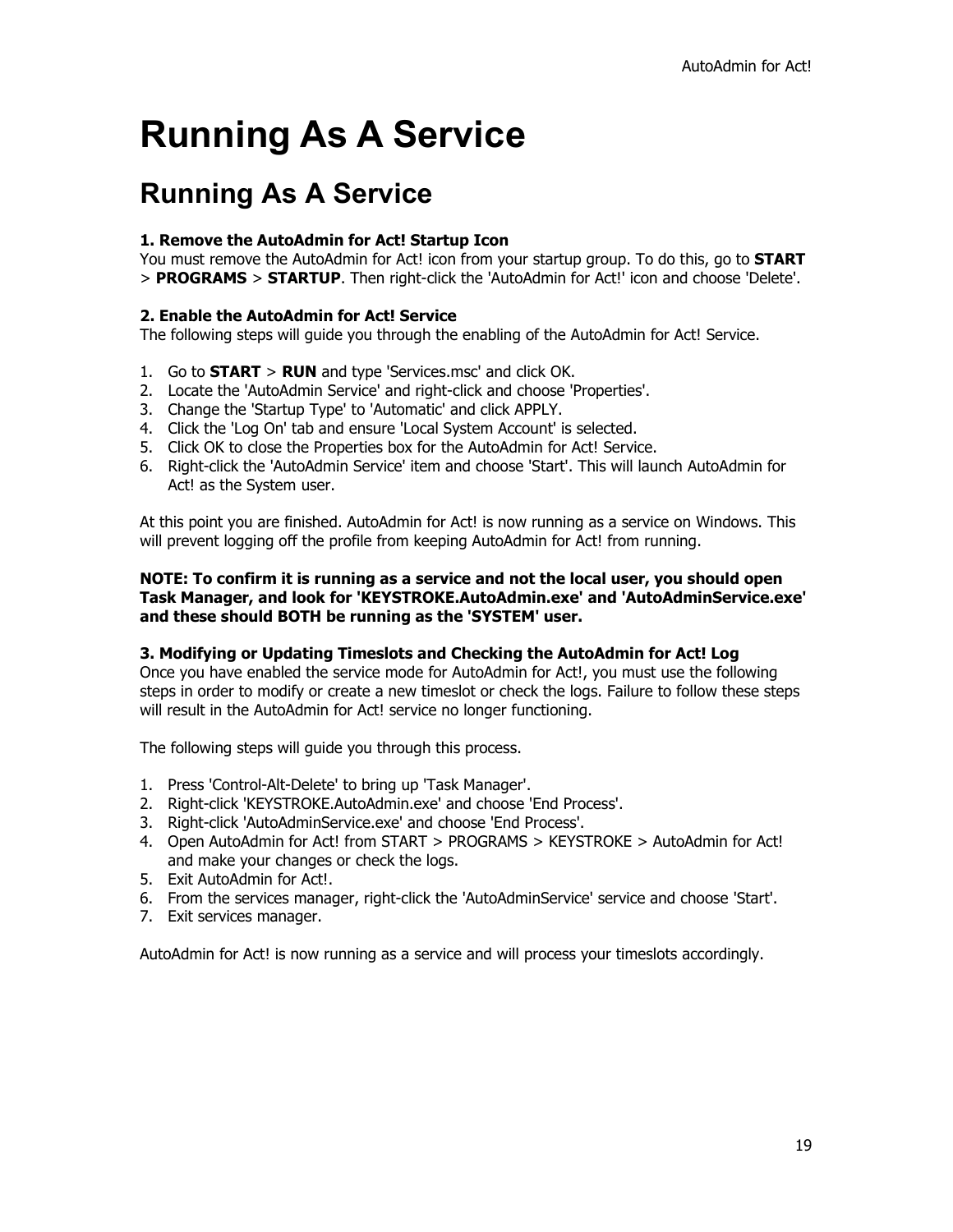## <span id="page-19-0"></span>**Trial Ware Information**

### <span id="page-19-1"></span>**Trial Ware Information**

When you are using a trial version of AutoAdmin for Act! you will receive a startup screen informing you of how many days are left in your trial. The trial version of AutoAdmin for Act! consists of 30 days of use prior to its expiration. See an example of the screen below:

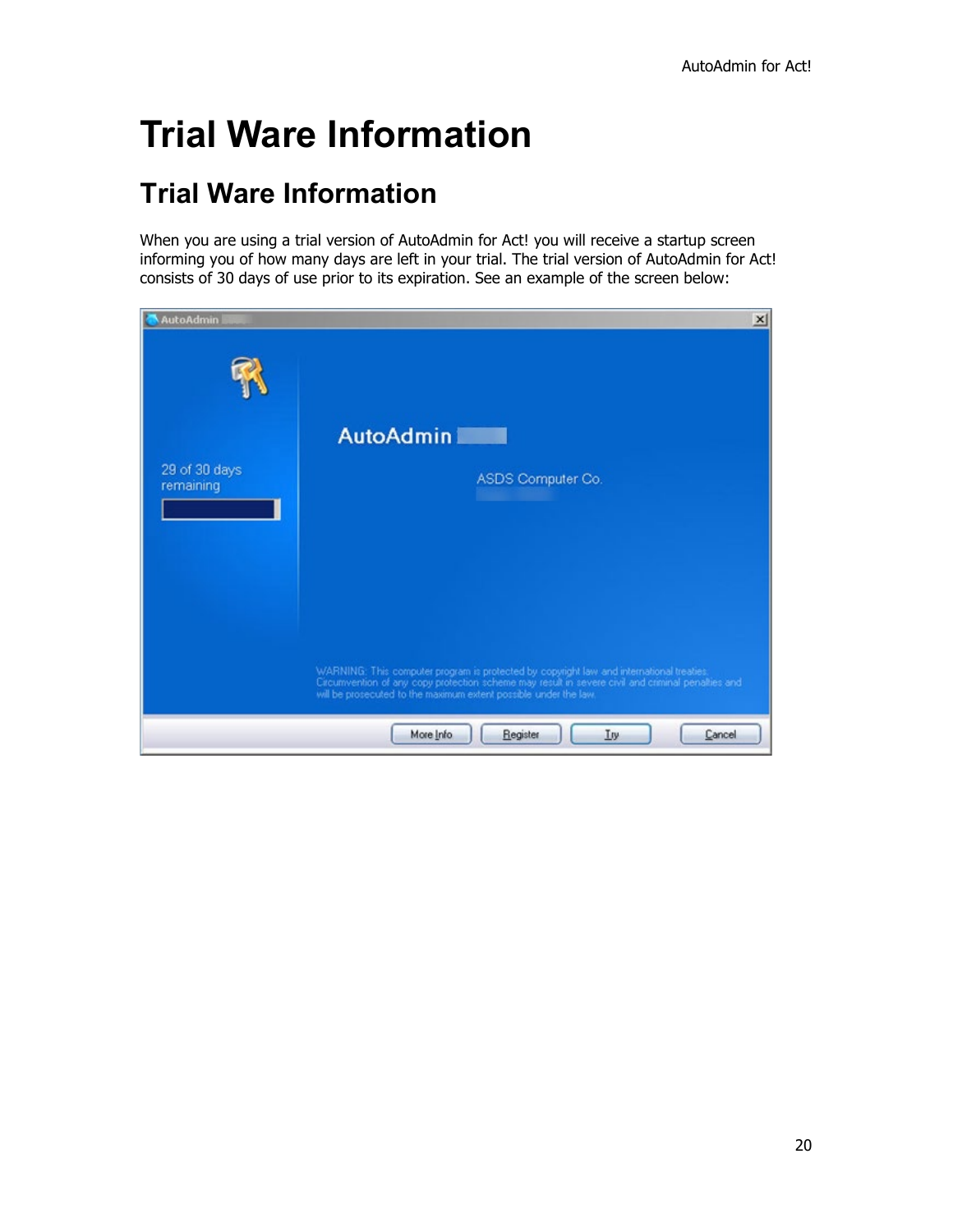# <span id="page-20-0"></span>**Registration**

## <span id="page-20-1"></span>**Registration**

Upon your trial expiration, you must purchase, register and activate your copy of AutoAdmin for Act! to continue using it. By clicking the option to register your copy, you will receive the following screen.

| <b>AutoAdmin</b> |                                                                                                                                                                              | $\mathbf{x}$ |  |  |  |
|------------------|------------------------------------------------------------------------------------------------------------------------------------------------------------------------------|--------------|--|--|--|
|                  | <b>Register Your Software</b><br>To unlock the full capabilities of AutoAdmin _____ you must register,<br>otherwise you can continue in trial mode to evaluate the software. |              |  |  |  |
|                  | Name @                                                                                                                                                                       |              |  |  |  |
|                  | Organization                                                                                                                                                                 |              |  |  |  |
|                  | Serial Number                                                                                                                                                                |              |  |  |  |
|                  | Email Address .                                                                                                                                                              |              |  |  |  |
|                  |                                                                                                                                                                              |              |  |  |  |
|                  |                                                                                                                                                                              |              |  |  |  |
|                  | . Indicates that you must fill in the field.                                                                                                                                 |              |  |  |  |
|                  | Register<br>Try                                                                                                                                                              |              |  |  |  |

You will need to follow the steps on this screen in order to register your copy of AutoAdmin for Act!.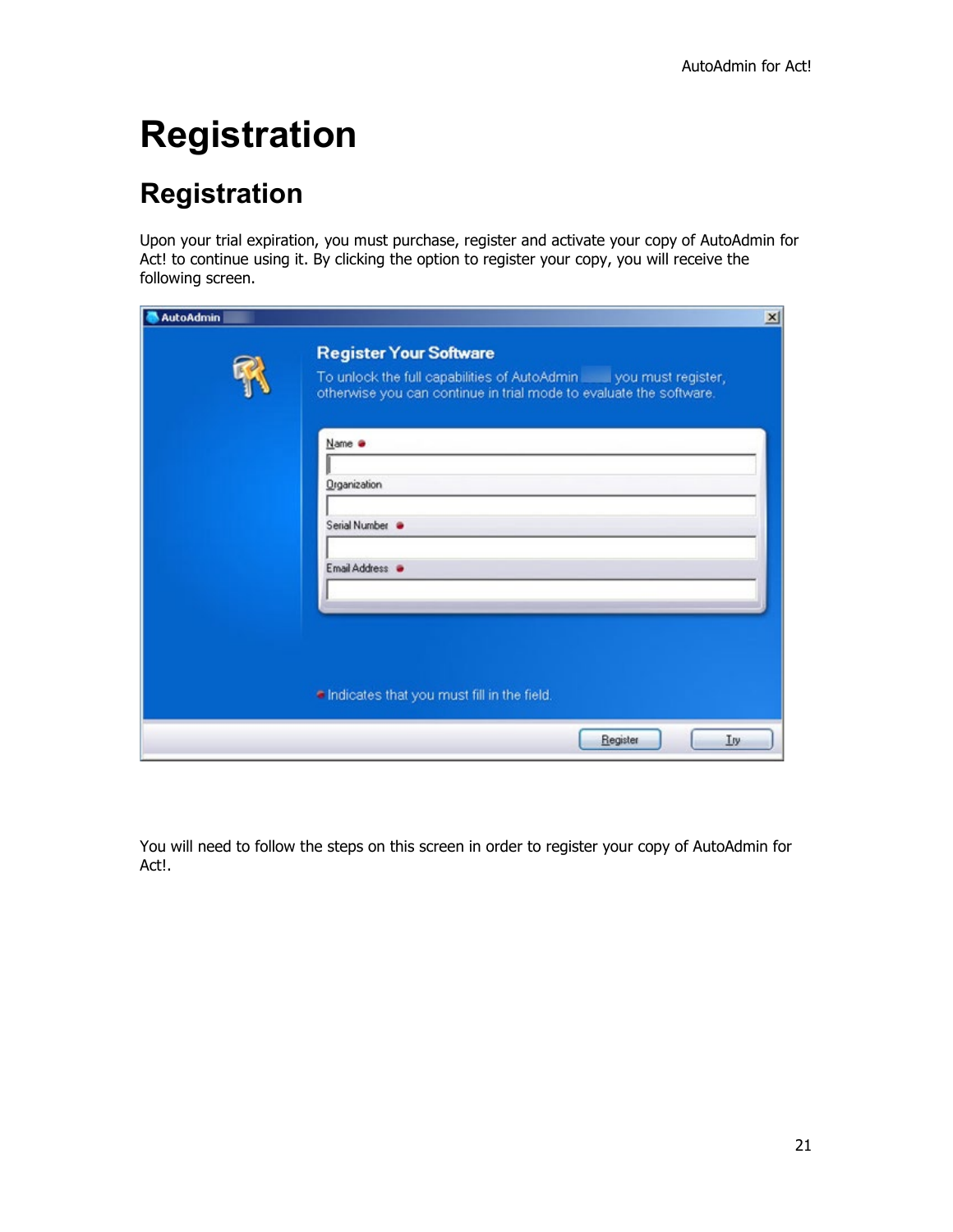## <span id="page-21-0"></span>**Activation**

### <span id="page-21-1"></span>**Activation**

Once you have filled out your registration information including your serial number, you will be presented with the screen shown below. You must click on 'Activate online now' to finish the process.

NOTE: If you are still within your trial window, you can click "Activate Later" and continue using the trial version.

| <b>AutoAdmin</b> |                                                                                                                                                                                                                           | $\vert x \vert$ |  |  |  |
|------------------|---------------------------------------------------------------------------------------------------------------------------------------------------------------------------------------------------------------------------|-----------------|--|--|--|
| 15 of 15 days    | <b>Activate Your Software</b>                                                                                                                                                                                             |                 |  |  |  |
|                  | In order to continue you must activate your license. Activation verifies<br>that you are using a fully licensed version of AutoAdmin and are<br>eligible for updates and support.                                         |                 |  |  |  |
|                  | Activate online now. Requires an active Internet connection.                                                                                                                                                              |                 |  |  |  |
| remaining        | Activate manually by entering a code.                                                                                                                                                                                     |                 |  |  |  |
|                  | Activate Later                                                                                                                                                                                                            |                 |  |  |  |
|                  | (1) You have 15 of 15 days remaining to activate AutoAdmin in If you do not complete<br>activation some features may not work until you complete activation.                                                              |                 |  |  |  |
|                  | WARNING: Activating your license on this machine may prevent you from installing the software<br>on additional machines. Please consult your licensing agreement for license usage and restrictions<br>before continuing. |                 |  |  |  |
|                  | Tell me more about Activation.<br>Cancel                                                                                                                                                                                  |                 |  |  |  |